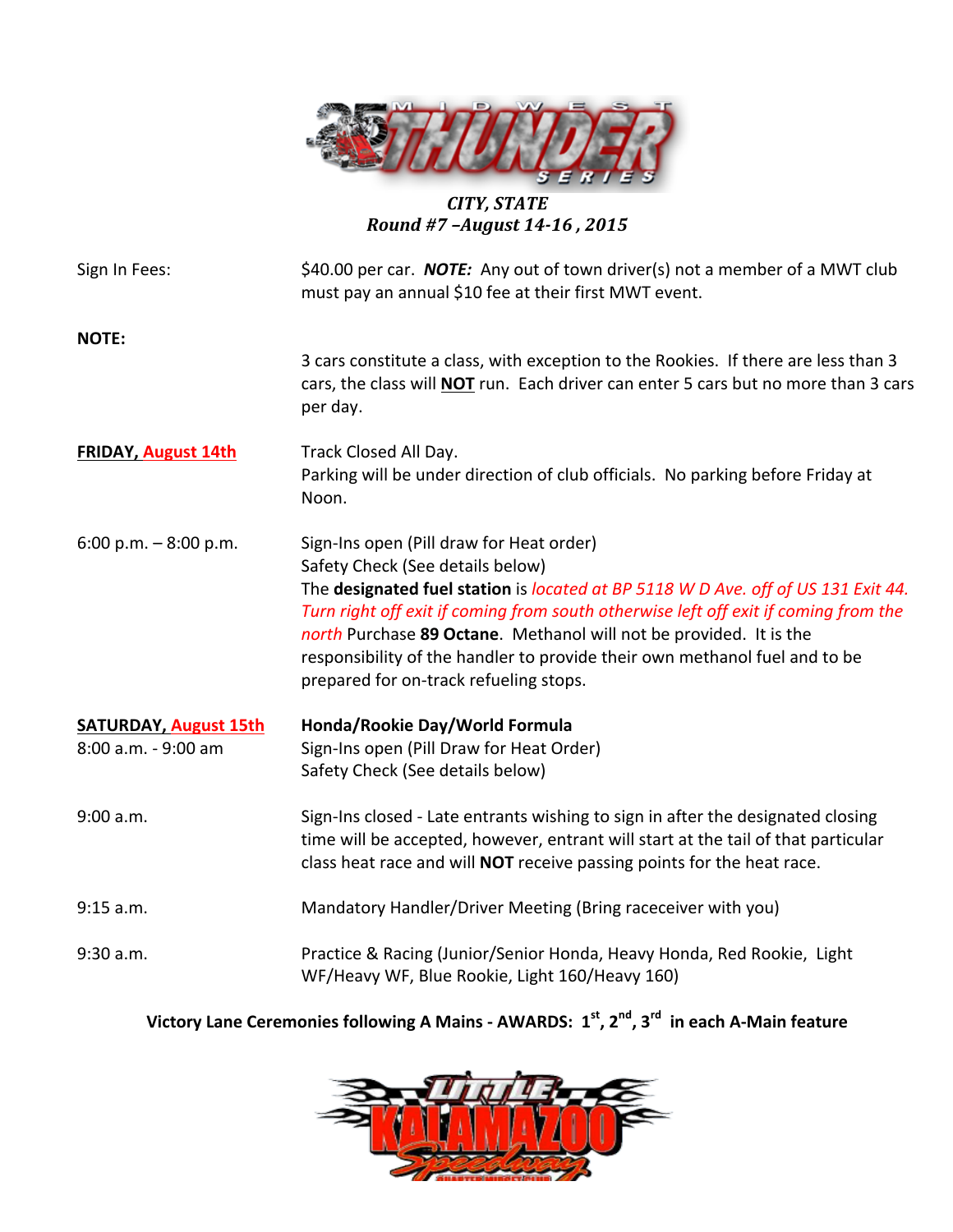| <b>SUNDAY, August 16th</b><br>$8:00$ a.m. - 9:00 am | Deco/Animal Day                                                                                                                                                                                                                                       |  |  |  |  |
|-----------------------------------------------------|-------------------------------------------------------------------------------------------------------------------------------------------------------------------------------------------------------------------------------------------------------|--|--|--|--|
|                                                     | Sign-Ins open (Pill Draw for Heat Order)<br>Safety Check (See details below)                                                                                                                                                                          |  |  |  |  |
| 9:00 a.m.                                           | Sign-Ins closed - Late entrants wishing to sign in after the designated closing<br>time will be accepted, however, entrant will start at the tail of that particular<br>class heat race and will <b>NOT</b> receive passing points for the heat race. |  |  |  |  |
| 9:15 a.m.                                           | Mandatory Handler/Driver Meeting (Bring raceceiver with you)                                                                                                                                                                                          |  |  |  |  |
| $9:30$ a.m.                                         | Practice & Racing (Jr Animal, Sr Animal, U. Animal, Mod, Light/Heavy AA)                                                                                                                                                                              |  |  |  |  |
|                                                     | $\epsilon$ , and the set of $\epsilon$                                                                                                                                                                                                                |  |  |  |  |

# **Victory Lane Ceremonies following A Mains - AWARDS:**  $1^{st}$ ,  $2^{nd}$ ,  $3^{rd}$  in each A-Main feature

### *PLEASE NOTE:*

- $\blacksquare$  Raceceivers ARE MANDATORY and will be utilized.
- $\blacksquare$  5 cars/2 minute Practice Round by Class. (3-minute practice round depending on car count)
- $\blacksquare$  A pill draw (done at sign-in) will be used to determine heat race line-ups. Based on the number of cars in the class, there will be cars transferring directly to the A Main. Subsequent cars transfer to lower mains. Passing points will be utilized to determine A Main line-ups.
- All classes, except Rookie, will have no more than 11 cars per race. Note: Jr Honda & Jr Animal are not required.
- There will be a break between Practice and Heats, Heats and Lower Mains & Lower Mains and A Mains. Cars must be in the hot chute and ready to race within the determined break time.
- $\blacksquare$  1 Minute Warm Up prior to A Main races
- $\blacksquare$  3 courtesy laps will be given to driver in work area once there is a line-up
- For engine changes after being sealed, must notify Tech Director for approval (Tower and Race Director will also need to be notified).
- **n** For all issues that arise during event see hosting club president (if not available, then see Amy Hocevar MWT President & if Amy is not a the race Kathy Nigh – MWT Vice President).
- $\blacksquare$  In the event of a rain delay while cars are on the track, the drivers will be told to go to an area where their cars are in impound. The only changes that will be permitted will be checking air pressure. Once able to race again, drivers will line up using the last completed lap which is the same lap the race will start on. If any changes are needed, you must inform official before making any changes and the car will start on the tail.

**SAFETY CHECK.** All cars must have a current year USAC safety decal affixed to the car. It is the sole responsibility of the handler to ensure a safety decal is affixed to the car. If you need a decal then you must bring your car to the local designated safety director for a safety inspection. Cars will be checked for a safety decal at the scales after races. If a car does not have a safety decal, the driver will receive a DQ.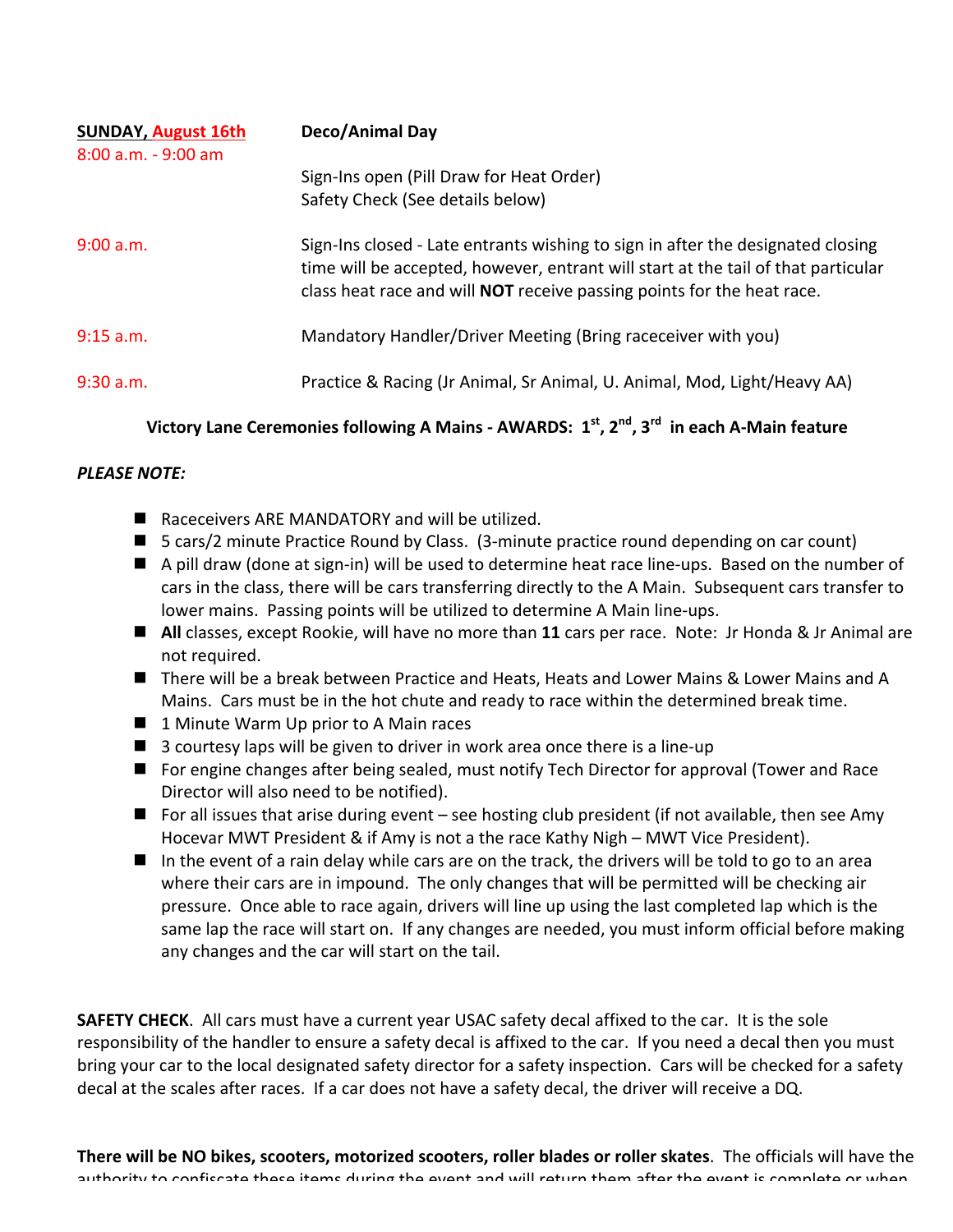Please make sure that all golf carts are operated by only adults 18 an over and when left vacant the keys are out of the ignition.

### Line Up Summary: (Note: if more than 8 cars, then an additional heat is added)

## **1-11** CAR CLASS COUNT (1 or 2 Heats, top 11 to A Main)

**12-16** CAR CLASS COUNT (2 Heats, top 6 in points to A Main; 1 lower main, transfer 4 to A Main) **17-20** CAR CLASS COUNT (3 Heats, top 6 in points to A Main; 2 lower mains, transfer 4 to A Main) **21-22** CAR CLASS COUNT (3 Heats, top 6 in points to A Main; 2 lower mains, transfer 4 to A Main) **23-28** CAR CLASS COUNT (3 or 4 Heats, top 6 in points to A Main; 3 lower mains, transfer 4 to A Main) See Midwest Thunder Series Information Packet for additional break down of classes for car count.

| OSAC Passing Politics System breakdown |              |                        |  |  |  |  |  |
|----------------------------------------|--------------|------------------------|--|--|--|--|--|
| <b>Finishing Position</b>              | Points Given | Passing Points         |  |  |  |  |  |
|                                        | 55           |                        |  |  |  |  |  |
| 2                                      | 52           | 1 car $@ 1 = 1 pt$     |  |  |  |  |  |
| $\overline{3}$                         | 49           | 2 cars $@ 1 = 2$ pts   |  |  |  |  |  |
| $\overline{4}$                         | 46           | 3 cars $@ 1 = 3$ pts   |  |  |  |  |  |
| 5                                      | 43           | 4 cars $@ 1 = 4$ pts   |  |  |  |  |  |
| 6                                      | 40           | 5 cars $@ 1 = 5$ pts   |  |  |  |  |  |
|                                        | 37           | 6 cars $@ 1 = 6$ pts   |  |  |  |  |  |
| 8                                      | 34           | 7 cars $@ 1 = 7$ pts   |  |  |  |  |  |
| 9                                      | 31           | 8 cars $@ 1 = 8$ pts   |  |  |  |  |  |
| 10                                     | 28           | 9 cars $@ 1 = 9$ pts   |  |  |  |  |  |
| 11                                     | 25           | 10 cars $@ 1 = 10$ pts |  |  |  |  |  |

#### **USAC Passing Points System Breakdown**

# **MIDWEST THUNDER OFFICIALS RESERVE THE RIGHT TO MODIFY THIS FORMAT AT ANY TIME BEFORE OR DURING RACING EVENTS**

## **CONTACT INFORMATION**

President – Amy Hocevar Vice President – Dale Raber amylittlekalamazoo@gmail.com dale@scottsracing.com 269-330-2765 269-762-9546

## *Official Hotel* **for the Event will be...**

HOLIDAY INN - Kalamazoo W (W Mich) 2747 S. 11st Street Kalamazoo, MI 49009 269-375-6000 Following is direct link for the blocked hotel rooms for the weekend. Code: MNR http://www.ihg.com/holidayinn/hotels/us/en/kalamazoo/azowe/hoteldetail?qAdlt=1&qBrs=6c.hi.ex.rs.ic.cp.i n.sb.cw.cv.ul.vn&qChld=0&qFRA=1&qGRM=0&qGrpCd=MNR&qPSt=0&qRRSrt=rt&qRef=df&qRms=1&qRpn=1 &qRpp=12&qSHp=1&qSmP=3&qSrt=sBR&qWch=0&srb\_u=1&icdv=99801505&icdv=99801505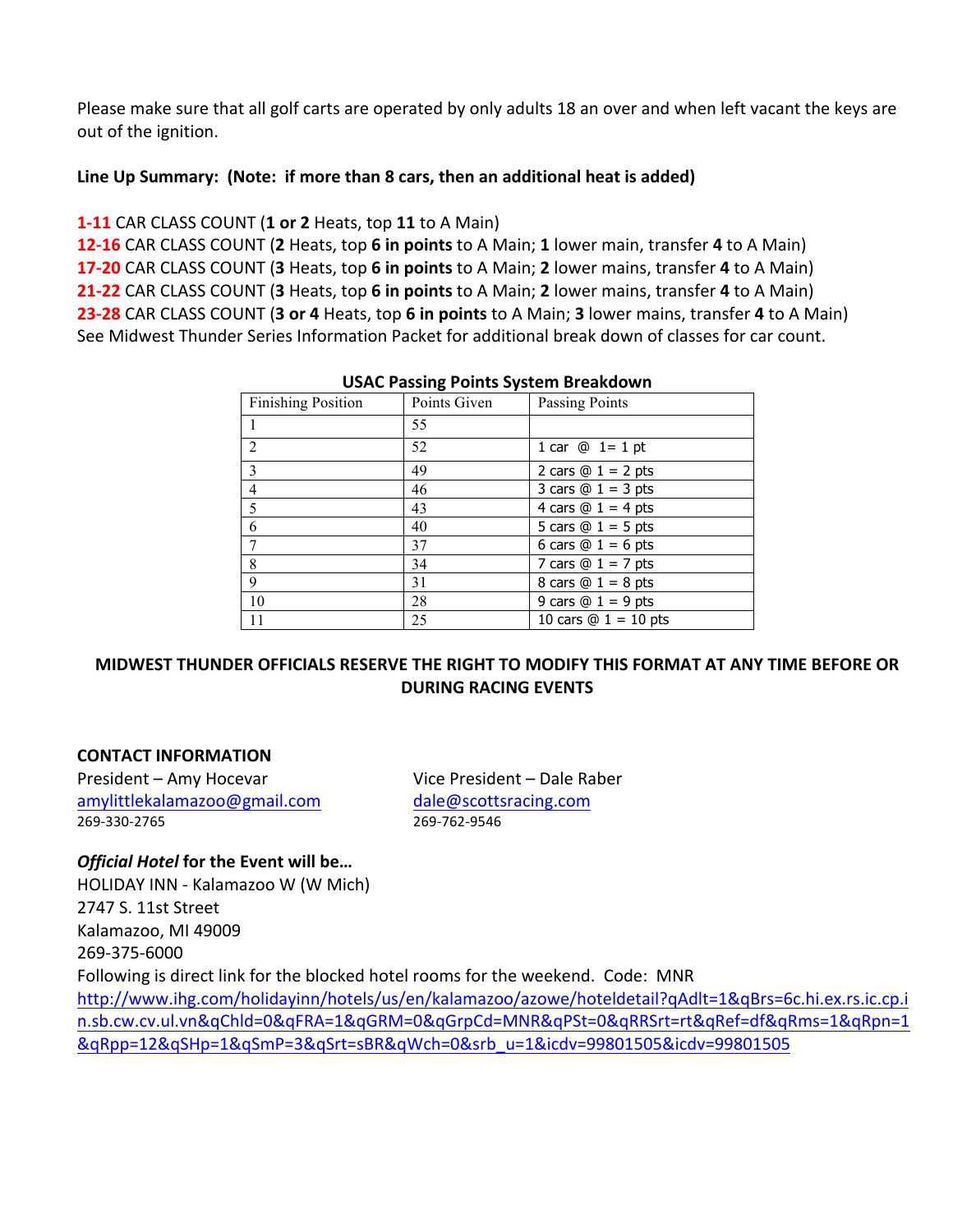#### **CONCESSION STAND INFORMATION:**

**Friday** Specials: Sloppy Joes \$2.50 & Pizza slices \$2.00

**Saturday lunch begins at 10:00am after breakfast** Specials: Walking tacos \$2.50, Sloppy Joes \$2.50, Taco Salad \$3.50, Steak salad \$4.00

**Sunday Open**  Specials: Chili Cheese Hotdogs \$3.00, Wraps \$3.50

Breakfast Saturday & Sunday morning beginning at 7:00am-10:00am: Pancakes & sausage \$3.00, Breakfast sandwiches \$3.00, Cinnamon rolls \$2.00

Regular menu items: Hamburgers, Cheeseburgers, Hotdogs, Mozzarella sticks, Pretzels, Popcorn, Chips & Cheese. Gatorade, pop, water, icy pops, candy, chips.

#### **DIRECTIONS:**

**Coming from I-94 west of Kalamazoo: I-94 E Take Exit 74 for US-131 N towards Grand Rapids Follow US-131 for 7.7 miles Take Exit 44 for D Ave Turn Left on W D Ave Follow W D Ave for 1.3 Miles Turn Left on Ravine Road.** 

#### **Coming from I-94 east of Kalamazoo:**

**I-94 W** Take Exit 74B for US-131 towards Grand Rapids **Follow US-131 N for 7.7 miles Take Exit 44 for D Ave Turn Left on W D Ave Follow W D Ave for 1.3 Miles Turn Left on Ravine Road.** 

#### **Coming from US-131 north of Kalamazoo:**

**US-131 S Take Exit 44 for D Ave Turn Left on W D Ave Follow W D Ave for 1.3 Miles Turn Left on Ravine Road.** 

#### **Coming from US-131 south of Kalamazoo:**

**US-131 N Take Exit 44 for D Ave Turn Right on W D Ave Follow W D Ave for 1.3 Miles Turn Left on Ravine Road.**